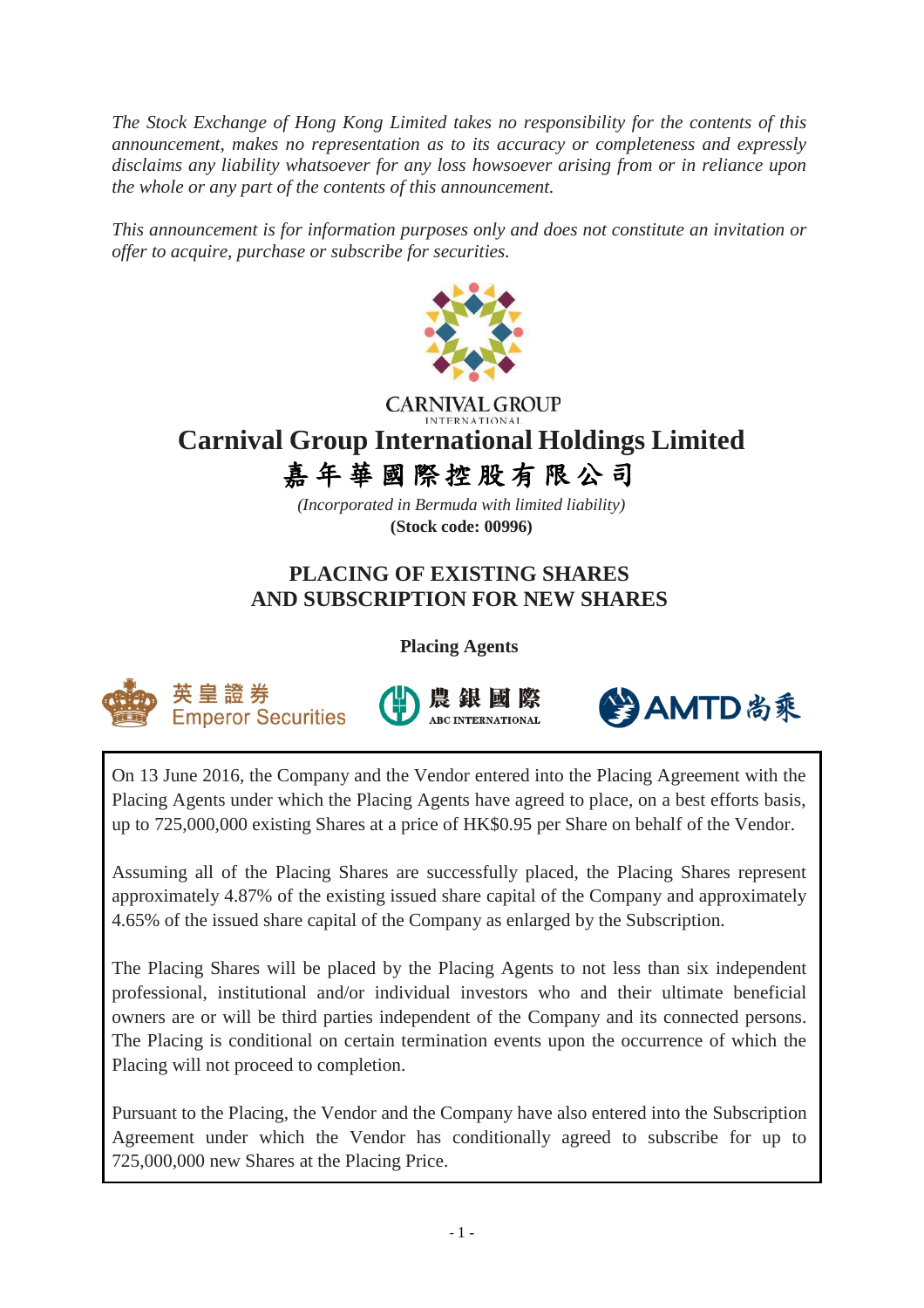Completion of the Subscription is conditional upon:

- (1) completion of the Placing; and
- (2) the Listing Committee of the Stock Exchange granting the listing of, and permission to deal in, the Subscription Shares.

The shareholding of the Vendor in the issued share capital of the Company will be reduced from approximately 13.65% to approximately 13.02% upon completion of the Placing and the Subscription.

**As the Placing and Subscription are subject to the fulfillment of a number of conditions and may or may not proceed to completion, Shareholders and prospective investors are advised to exercise caution when dealing in the Shares of the Company.**

# **PLACING AGREEMENT**

**Date:** 13 June 2016

# **Parties:**

- (a) the Vendor, which is an investment holding company wholly and beneficially owned by Mr. King. As at the date of this announcement, the Vendor is interested in 2,031,482,970 Shares, representing approximately 13.65% of the existing issued share capital of the Company;
- (b) the Company; and
- (c) Emperor Securities, ABCI Securities and AMTD as the Placing Agents.

# **Placing Shares**

725,000,000 existing Shares beneficially owned by the Vendor, representing approximately 4.87% of the existing issued share capital of the Company and about 4.65% of the issued share capital as enlarged by the Subscription, assuming all such Shares are placed.

# **Placing Price**

The Placing Price of HK\$0.95 per Share represents:

- (i) a discount of approximately 10.38% to the closing price of HK\$1.06 per Share as quoted on the Stock Exchange on the Last Trading Day;
- (ii) a discount of approximately 10.38% to the average closing price of HK\$1.06 per Share as quoted on the Stock Exchange for the last five trading days up to and including the Last Trading Day; and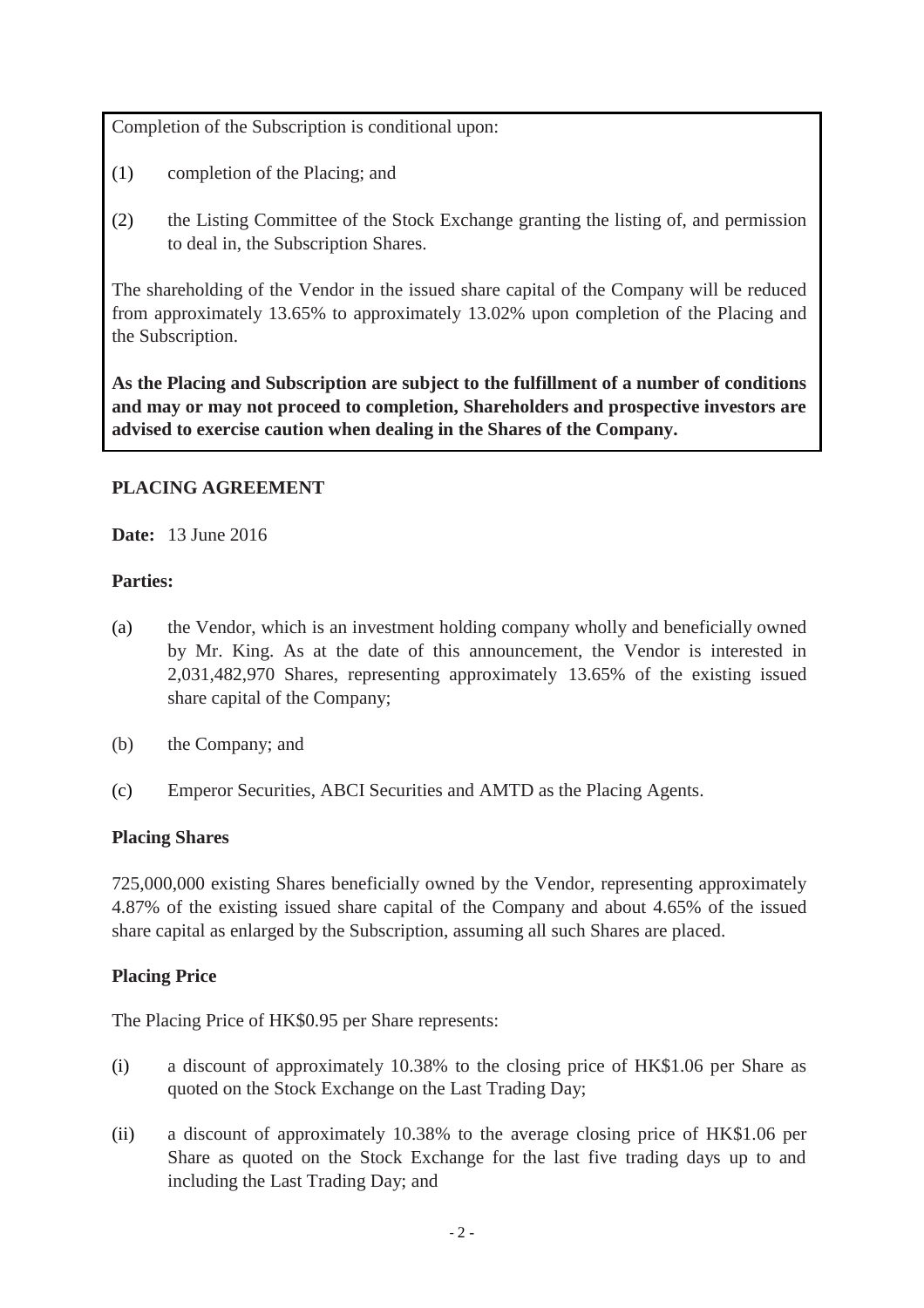(iii) a discount of approximately 9.44% to the average closing price of HK\$1.049 per Share as quoted on the Stock Exchange for the last ten trading days up to and including the Last Trading Day.

The Placing Price was determined with reference to the prevailing market price of the Shares and was negotiated on an arm's length basis between the Company and the Placing Agents. The Directors consider that the terms of the Placing Agreement are fair and reasonable and that the Placing is in the interests of the Company and the Shareholders as a whole.

# **Rights**

The Placing Shares will be sold free of all liens, charges and encumbrances, and together with all rights attaching thereto as at the date of the Placing Agreement, including the right to receive all dividends or other distributions declared, made or paid on or after the date of the Placing Agreement.

### **Independence of the Placing Agents and the Placees**

The Placing Shares will be placed by the Placing Agents to not less than six independent professional, institutional and/or individual investors. It is not expected that any placee will become a substantial shareholder of the Company as a result of the Placing.

The Placing Agents and the placees to be procured by the Placing Agents and their ultimate beneficiary owners are or will be, as the case may be, third parties independent of the Company and its connected persons.

# **Termination Events**

The Placing Agreement may be terminated by the Placing Agents by written notice to the Company given at any time prior to completion of the Placing. The Placing Agents have the right to terminate the Placing Agreement upon the occurrence of any of, among others, the following events:

- (a) any breach of representations and warranties under the Placing Agreement;
- (b) any material adverse change in the financial or trading position of any member of the Group taken as a whole;
- (c) any event, development or change in relation to or a development of an existing state of affairs of a political, military, industrial, financial, economic, fiscal, regulatory or other nature, resulting in a material adverse change in, or which might be expected to result in a material adverse change in, political, economic, fiscal, financial, regulatory or stock market conditions;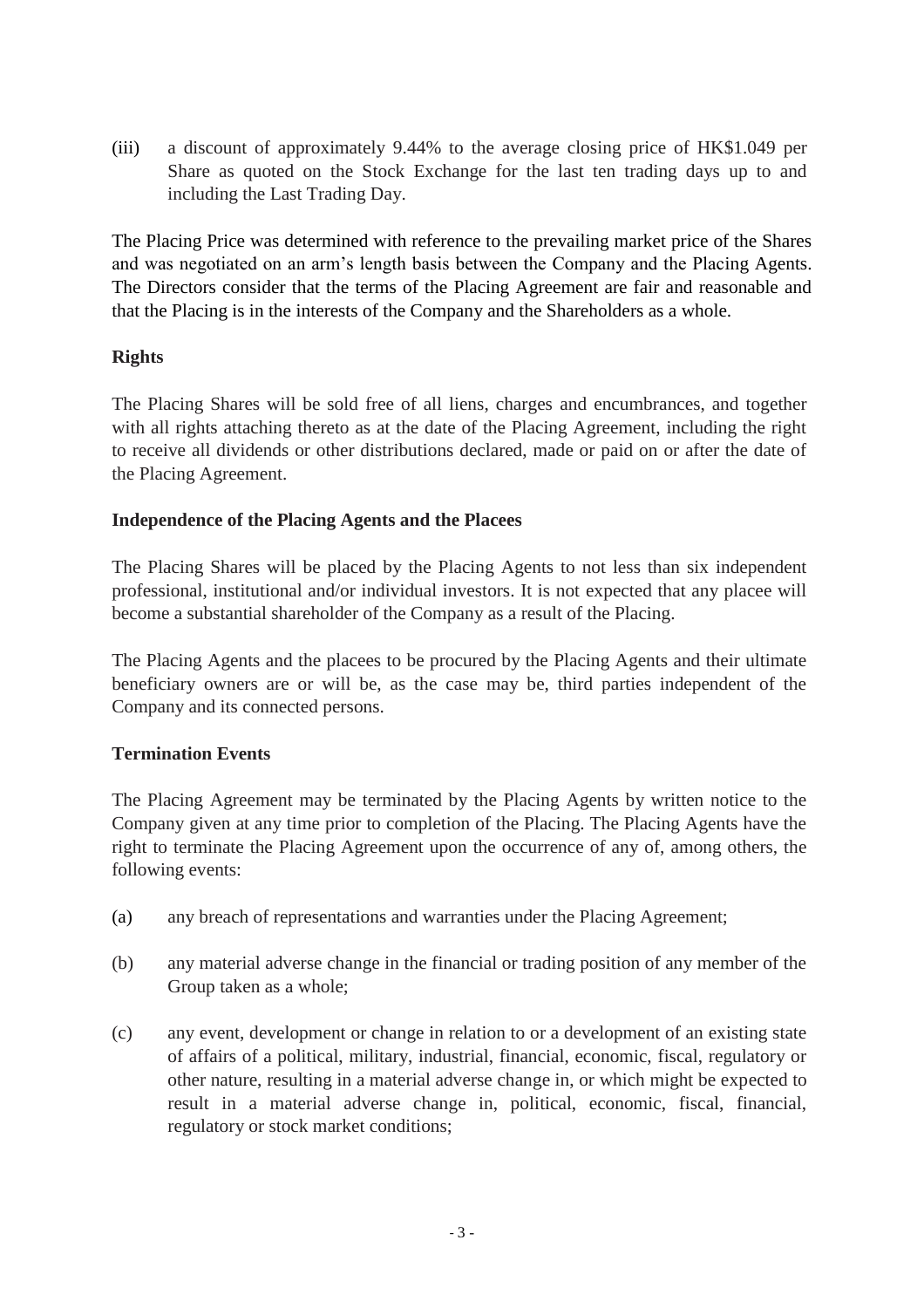- (d) the imposition of any moratorium, suspension or material restriction on trading in securities generally on the Stock Exchange occurring due to exceptional financial circumstances or otherwise;
- (e) any change in conditions of local, national or international securities markets occurs;
- (f) any new law or regulation or change in existing laws or regulations or any change in the interpretation or application thereof by any court or other competent authority in Hong Kong or the PRC or any geographic location of the Group's business and if any such new law or change would materially and adversely affect the financial positions of the Group; or
- (g) a change or development occurs involving a prospective change of taxation or exchange control (or the implementation of exchange control) in Hong Kong or the PRC or any geographic location of the Group's business.

### **Completion of the Placing**

The parties expect that the Placing will be completed on the third business day after the date of the Placing Agreement (or such other date as the Vendor and the Placing Agents may agree in writing).

#### **SUBSCRIPTION AGREEMENT**

**Date:** 13 June 2016

#### **Parties:**

- (a) the Vendor as the subscriber; and
- (b) the Company as the issuer.

#### **Subscription Shares**

Up to 725,000,000 new Shares to be subscribed by the Vendor, representing approximately 4.87% of the existing issued share capital of the Company and approximately 4.65% of the issued share capital of the Company as enlarged by the Subscription assuming all the Placing Shares are successfully placed.

#### **Subscription Price**

The subscription price per new Share is equivalent to the Placing Price of HK\$0.95 per Share. The Subscription Shares have a market value of HK\$768.5 million, based on the closing price of HK\$1.06 on the Last Trading Day, and an aggregate nominal value of HK\$145 million. The net price of the Subscription Shares is HK\$0.93 per Share.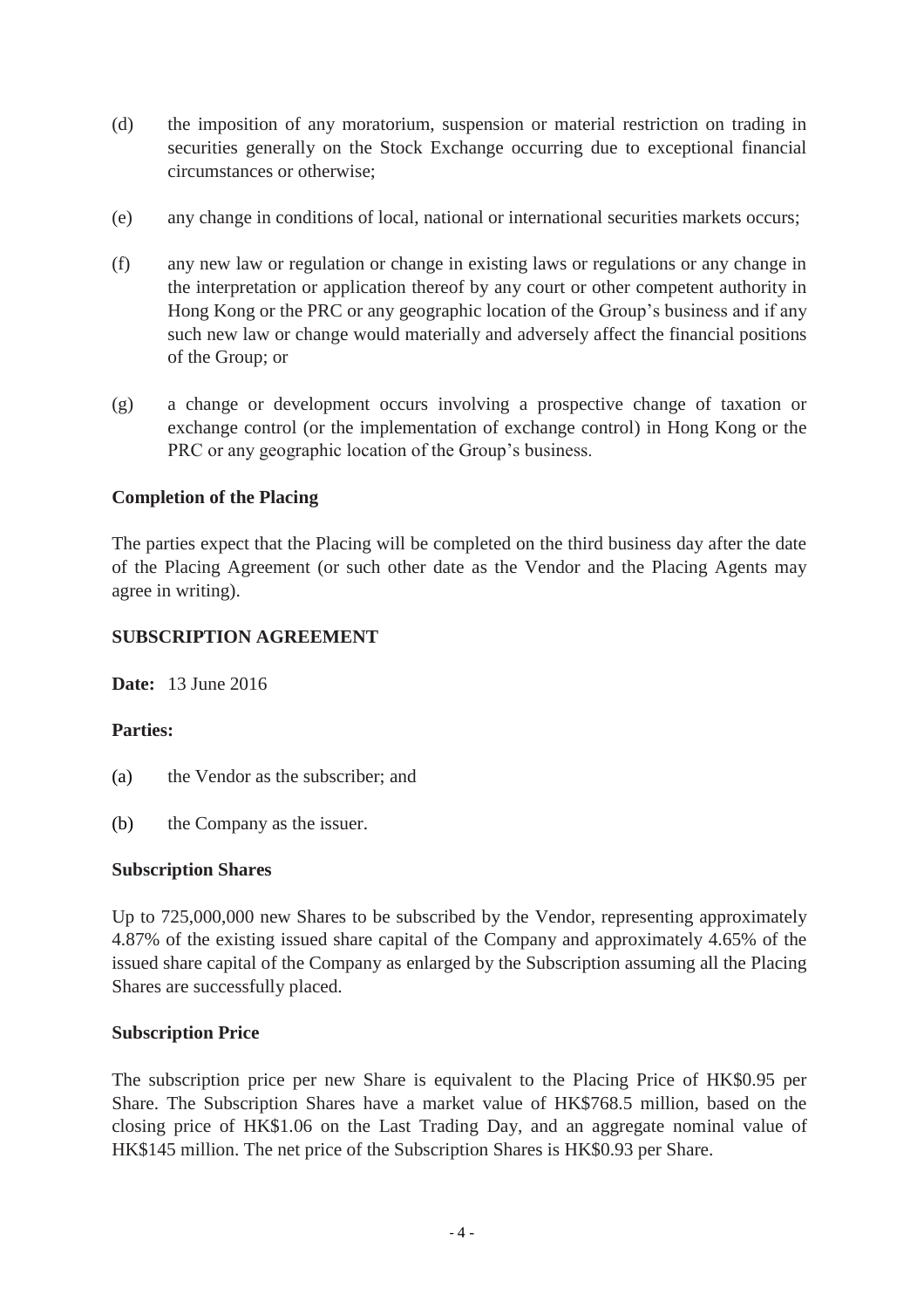The Directors (including the independent non-executive Directors) consider that the terms of the Subscription are fair and reasonable under the current market condition and in the interest of the Company and the Shareholders as a whole.

# **General mandate to issue the Subscription Shares**

The Subscription Shares will be issued under the general mandate granted by the Shareholders to the Directors pursuant to the resolution of the Shareholders passed in the annual general meeting of the Company held on 2 June 2016. On the date of the annual general meeting, the Company had 14,882,378,468 Shares in issue and the general mandate granted by the Shareholders was to issue up to 2,976,475,693 Shares, representing 20% of the issued share capital of the Company as at the date of the passing of the resolution for granting such general mandate to the Directors.

As at the date of this announcement, no Shares have been issued pursuant to such general mandate, and the Company has not repurchased any Shares in the 30 days immediately preceding the date of the Subscription Agreement.

Upon completion of the Placing and Subscription, the Company will have remaining mandate to issue up to 2,251,475,693 Shares, representing approximately 15.13% of the existing issued share capital of the Company or approximately 14.43% of the issued share capital of the Company as enlarged by the issue of the Subscription Shares.

# **Ranking of the Subscription Shares**

The Subscription Shares, when fully paid, will rank *pari passu* in all respects with the Shares in issue on the completion date of the Subscription including the right to any dividends or distributions after the date of completion of the Subscription.

### **Conditions of the Subscription**

Completion of the Subscription is conditional upon:

- (1) completion of the Placing; and
- (2) the Listing Committee of the Stock Exchange granting the listing of, and permission to deal in, the Subscription Shares.

In the event that the conditions are not fulfilled within 14 days after the date of the Subscription Agreement (or subject to compliance with the requirements of the Listing Rules, such later date as may be agreed between the parties), the Subscription Agreement and all rights and obligations thereunder will cease and terminate.

The Company will apply to the Listing Committee of the Stock Exchange for the listing of, and permission to deal in, the Subscription Shares.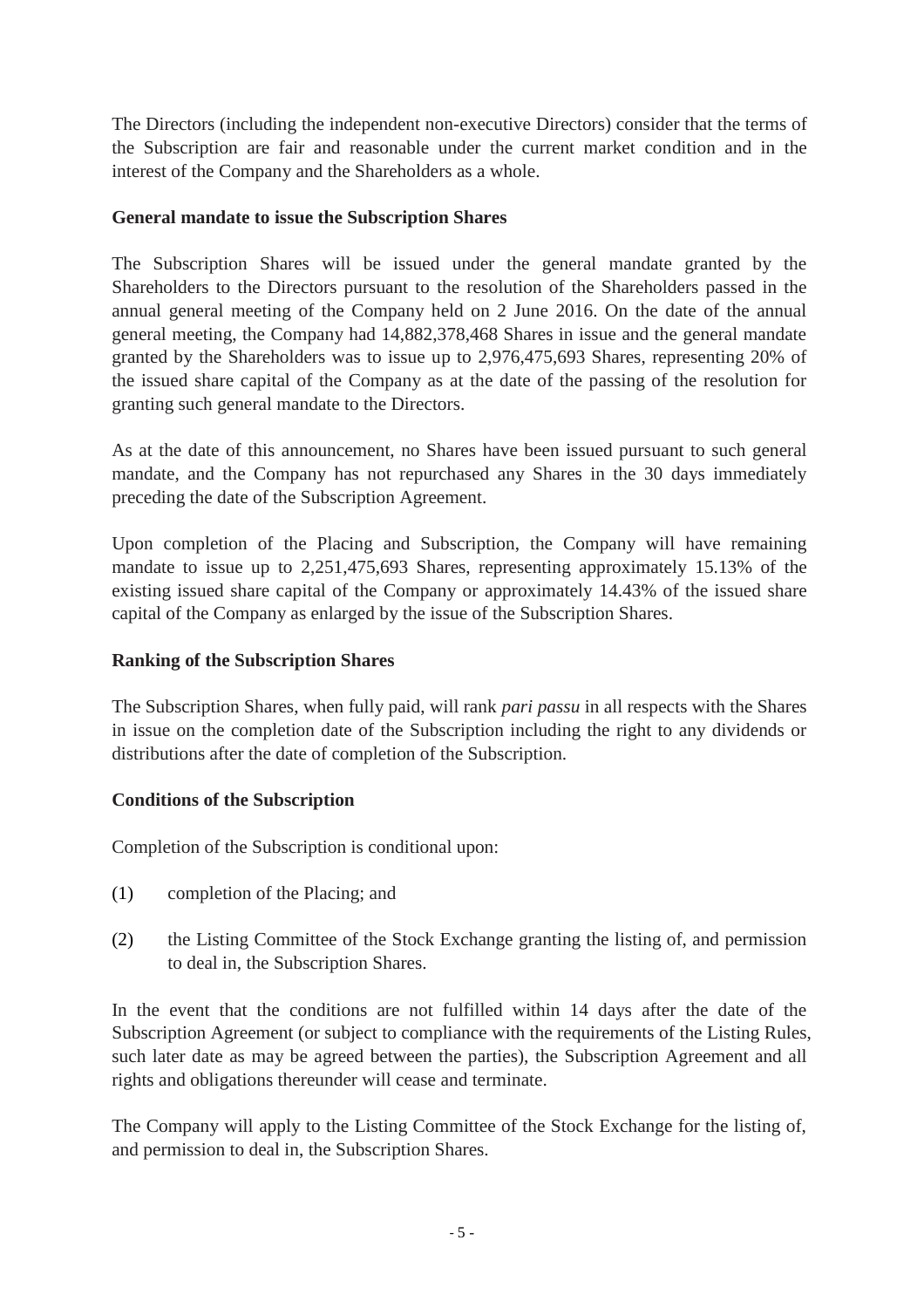### **Completion of the Subscription**

Subject to the fulfillment of the conditions to the Subscription Agreement, completion of the Subscription will take place within 14 days from the date of the Subscription Agreement or such other time or date as the parties may otherwise agree in writing and subject to compliance with the Listing Rules.

# **EFFECT OF THE PLACING AND THE SUBSCRIPTION ON SHAREHOLDING**

The shareholding structure of the Company before and after the Placing and the Subscription will be as follows:

|                        |                             |        | <b>Immediately after</b><br>completion of the<br>Placing but before the |        | <b>Immediately after</b><br>completion of the<br>Placing and the |        |
|------------------------|-----------------------------|--------|-------------------------------------------------------------------------|--------|------------------------------------------------------------------|--------|
| <b>Shareholders</b>    | <b>Current</b><br>Number of |        | Subscription<br>Number of                                               |        | Subscription<br>Number of                                        |        |
|                        |                             |        |                                                                         |        |                                                                  |        |
|                        | The Vendor and              |        |                                                                         |        |                                                                  |        |
| its associates         | 10,630,478,614              | 71.43% | 9,905,478,614                                                           | 66.56% | 10,630,478,614                                                   | 68.11% |
| Public<br>shareholders |                             |        |                                                                         |        |                                                                  |        |
| Placees                |                             |        | 725,000,000                                                             | 4.87%  | 725,000,000                                                      | 4.65%  |
| Other                  |                             |        |                                                                         |        |                                                                  |        |
| Shareholders           | 4,251,899,854               | 28.57% | 4,251,899,854                                                           | 28.57% | 4,251,899,854                                                    | 27.24% |
| Total                  | 14,882,378,468              | 100%   | 14,882,378,468                                                          | 100%   | 15,607,378,468                                                   | 100%   |

*Note*: *It is not expected that any of the placees will become a substantial shareholder of the Company as a result of the Placing.*

### **REASON FOR THE PLACING AND THE SUBSCRIPTION**

The Placing and Subscription is being undertaken to supplement the Group's funding of its expansion and growth plan. The Directors consider the Placing and Subscription will provide an opportunity to raise capital for the Company whilst broadening the shareholder base and strengthening the capital base and the financial position of the Company.

### **USE OF PROCEEDS OF THE SUBSCRIPTION**

The estimated net proceeds of the Subscription is approximately HK\$674.8 million, and will be applied for general working capital purposes (including repayment of existing indebtedness).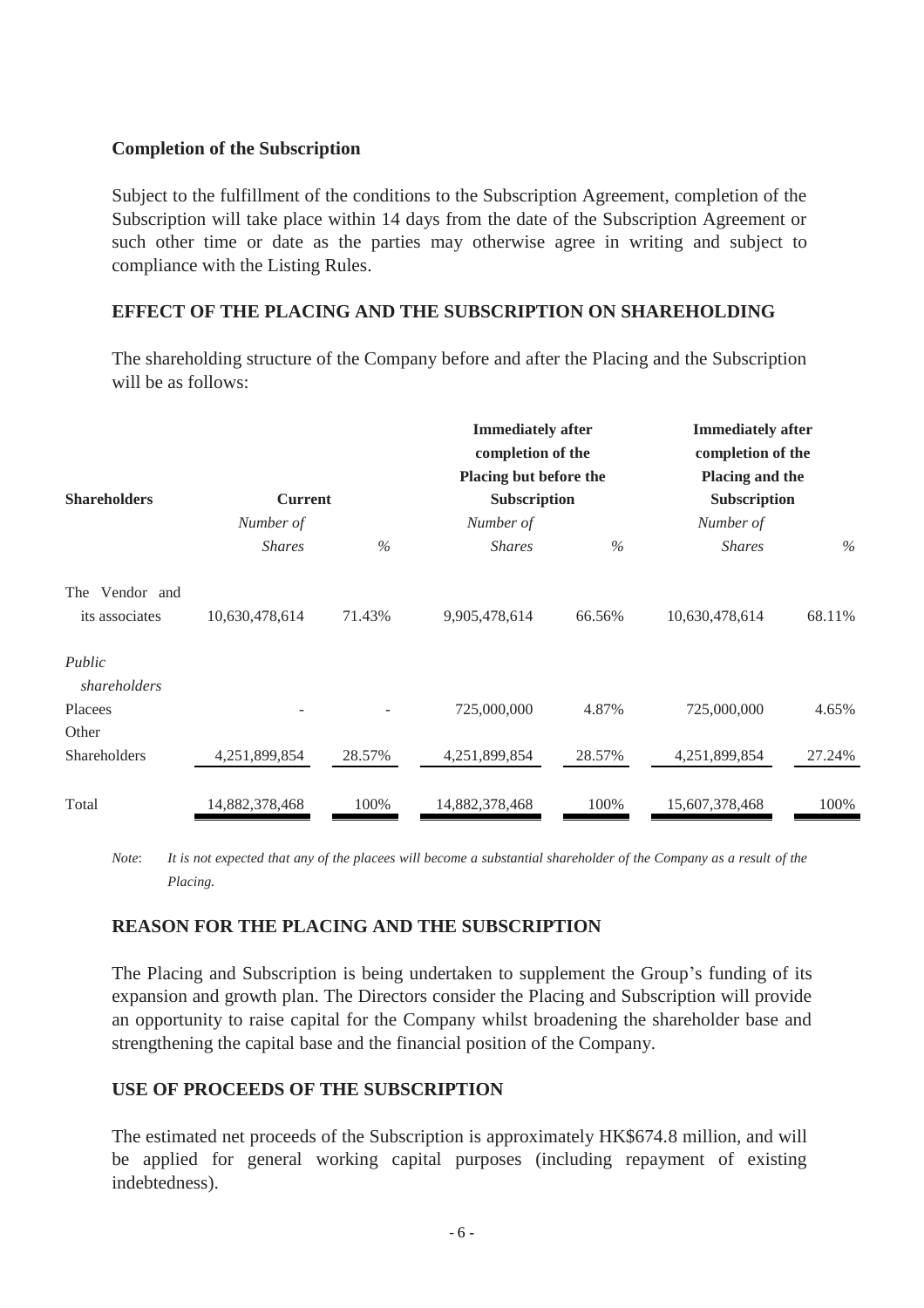# **EQUITY CAPITAL RAISING ACTIVITIES DURING PAST 12 MONTHS**

Save as disclosed below, the Company has not carried out any other equity capital raising activities during the 12 months immediately preceding the date of this announcement. The actual use of proceeds of from the equity capital raising activities mentioned below is in line with the intended use of proceeds as disclosed in the announcements of the Company as set out below:

| Date of<br>announcement                                                               | <b>Capital raising</b><br>activity                                                                                | <b>Approximate net</b><br>proceeds raised |      | <b>Actual use of proceeds</b><br>(as at the date of this<br>announcement)                               |
|---------------------------------------------------------------------------------------|-------------------------------------------------------------------------------------------------------------------|-------------------------------------------|------|---------------------------------------------------------------------------------------------------------|
| 3 July 2015, 13 July<br>2015, 16 July 2015,<br>14 August 2015 and<br>9 September 2015 | Issue of 8% secured<br>convertible bonds<br>due 2018 in an<br>aggregate principal<br>amount of<br>US\$285,000,000 | Approximately<br>US\$280 million          | i.   | Approximately<br>US\$153.1 million<br>as pledged bank<br>deposit for bank<br>and other<br>borrowing;    |
|                                                                                       |                                                                                                                   |                                           | ii.  | Approximately<br>US\$90.7 million<br>for our investment<br>in securities and<br>project<br>investments; |
|                                                                                       |                                                                                                                   |                                           | iii. | Approximately<br>US\$20.8 million<br>for interest<br>payments of<br>borrowings; and                     |
|                                                                                       |                                                                                                                   |                                           | iv.  | Approximately<br>US\$5.3 million<br>for corporate<br>operating                                          |

#### **GENERAL**

The principal activity of the Company is investment holding. The Group is principally engaged in theme based leisure and consumption business, focusing on the design, development and operation of integrated large-scale tourist complex projects in key cities in and outside the PRC that comprise of theme parks, hotels, shopping and leisure facilities as well as other theme based consumption such as food and beverages, edutainment and touring carnivals.

expenses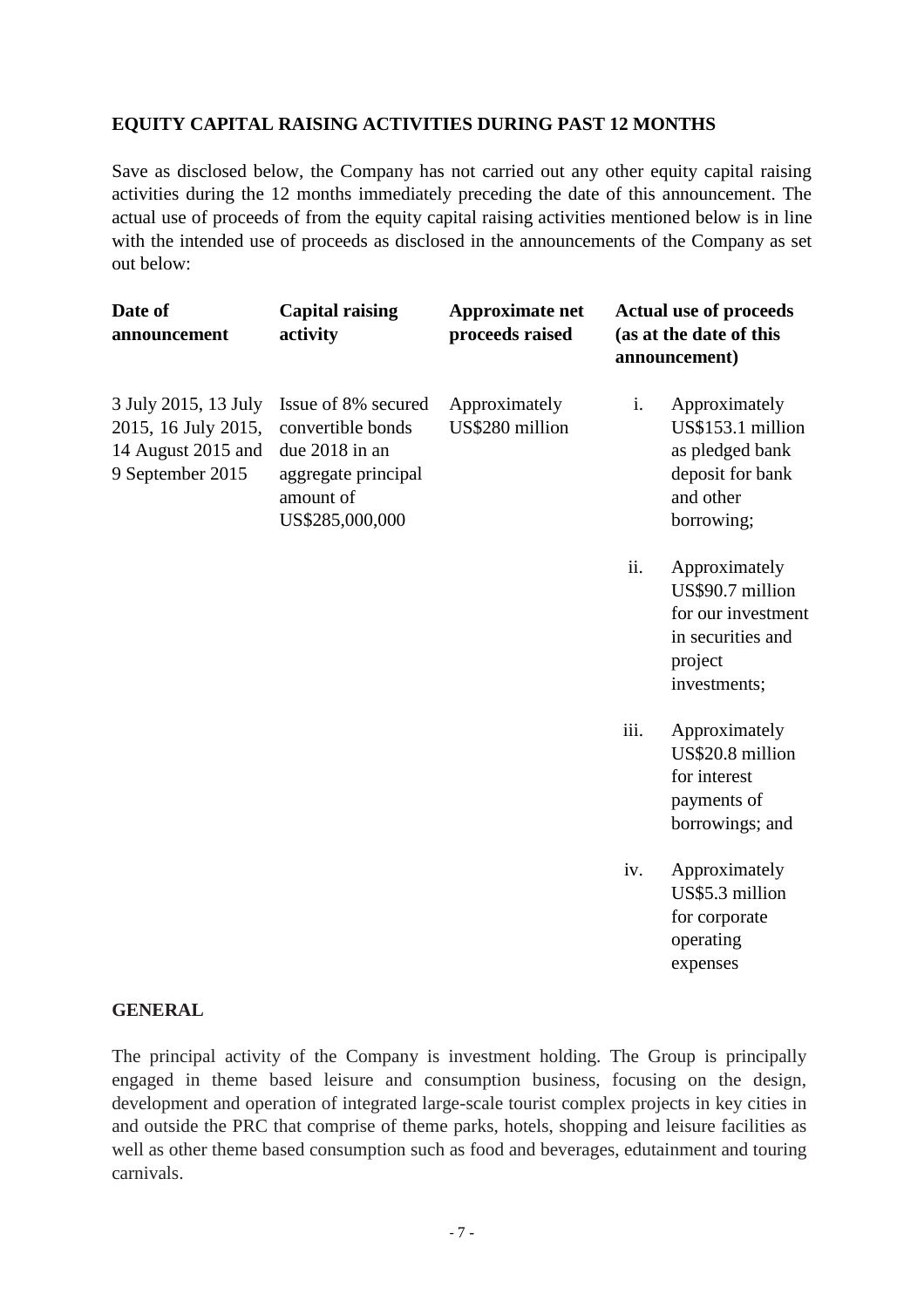**As the Placing and Subscription are subject to the fulfillment of a number of conditions and may or may not proceed to completion, Shareholders and prospective investors are advised to exercise caution when dealing in the Shares of the Company.**

# **DEFINITIONS**

| "ABCI Securities"    | ABCI Securities Company Limited, a corporation licensed to<br>carry out Type 1 (dealing in securities) and Type 4 (advising<br>on securities) regulated activities under the SFO;                                                                    |
|----------------------|------------------------------------------------------------------------------------------------------------------------------------------------------------------------------------------------------------------------------------------------------|
| "AMTD"               | AMTD Asset Management Limited, a corporation licensed to<br>carry out Type 1 (dealing in securities), Type 2 (dealing in<br>futures contracts), Type 4 (advising on securities) and Type 9<br>(asset management) regulated activities under the SFO; |
| "associate"          | has the meaning ascribed to it under the Listing Rules;                                                                                                                                                                                              |
| "Company"            | Carnival Group International Holdings Limited, a company<br>incorporated in Bermuda with limited liability, the Shares of<br>which are listed on the main board of the Stock Exchange<br>(Stock Code: 00996);                                        |
| "connected person"   | has the meaning ascribed to it under the Listing Rules;                                                                                                                                                                                              |
| "Directors"          | the directors of the Company;                                                                                                                                                                                                                        |
| "Emperor Securities" | Emperor Securities Limited, a corporation licensed to carry<br>out Type 1 (dealing in securities) and Type 4 (advising on<br>securities) regulated activities under the SFO;                                                                         |
| "Group"              | the Company and its subsidiaries;                                                                                                                                                                                                                    |
| "Hong Kong"          | the Hong Kong Special Administrative Region of the<br>People's Republic of China;                                                                                                                                                                    |
| "HK\$"               | Hong Kong dollar, the lawful currency of Hong Kong;                                                                                                                                                                                                  |
| "Last Trading Day"   | 13 June 2016, being the last trading day for the Shares before<br>the date of the Placing Agreement;                                                                                                                                                 |
| "Listing Rules"      | the Rules Governing the Listing of Securities on the Stock<br>Exchange;                                                                                                                                                                              |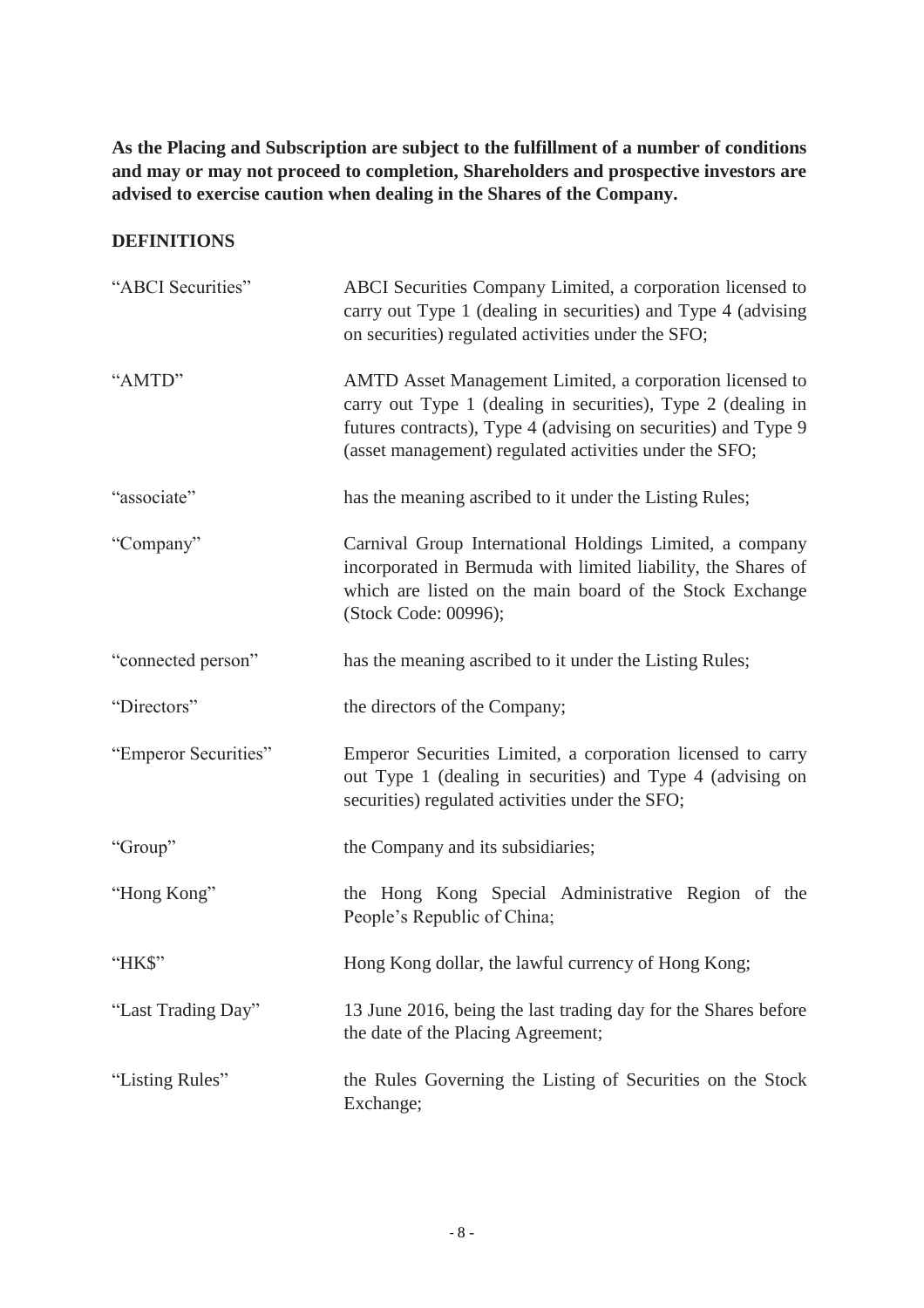| "Mr. King"                | Mr. King Pak Fu, an executive Director and the controlling<br>shareholder of the Company;                                                                 |
|---------------------------|-----------------------------------------------------------------------------------------------------------------------------------------------------------|
| "Placing"                 | the placement of up to $725,000,000$ existing Shares to<br>independent investors at the Placing Price;                                                    |
| "Placing Agents"          | Emperor Securities, ABCI Securities and AMTD;                                                                                                             |
| "Placing Agreement"       | the placing agreement dated 13 June 2016 between the<br>Vendor, the Company and the Placing Agents in respect of<br>the Placing;                          |
| "Placing Price"           | the placing price of HK\$0.95 per Share;                                                                                                                  |
| "Placing Shares"          | up to 725,000,000 existing Shares;                                                                                                                        |
| "PRC"                     | the People's Republic of China, which for the purpose of this<br>announcement, excludes Hong Kong, the Macau Special<br>Administrative Region and Taiwan; |
| "SFO"                     | Securities and Futures Ordinance (Chapter 571, Laws of Hong<br>Kong);                                                                                     |
| "Shares"                  | ordinary shares of HK\$0.2 each in the share capital of the<br>Company;                                                                                   |
| "Stock Exchange"          | The Stock Exchange of Hong Kong Limited;                                                                                                                  |
| "Subscription"            | the subscription of the Subscription Shares by the Vendor;                                                                                                |
| "Subscription Agreement"  | the subscription agreement dated 13 June 2016 between the<br>Company and the Vendor in respect of the Subscription;                                       |
| "Subscription Shares"     | up to 725,000,000 new Shares;                                                                                                                             |
| "substantial shareholder" | has the meaning ascribed to it under the Listing Rules;                                                                                                   |
| "US\$"                    | United States dollars, the lawful currency of the United States<br>of America;                                                                            |
| "Vendor"                  | Elite Mile Investments Limited, a company incorporated in<br>the British Virgin Islands and a substantial shareholder of the<br>Company; and              |
| $4.6\%$                   | per cent.                                                                                                                                                 |